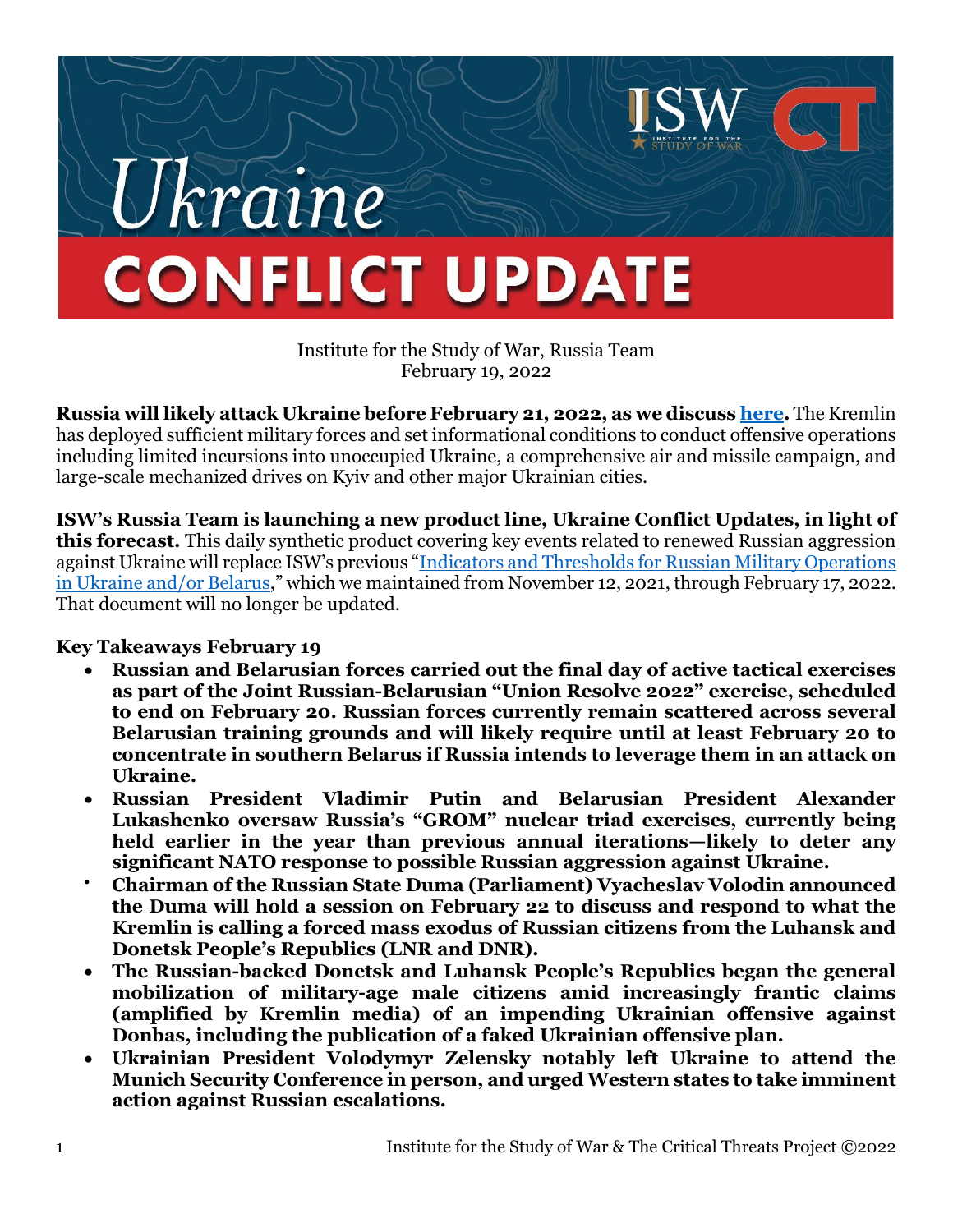- **US and NATO officials emphasized unity and collective defense among member states against Russian escalations at the Munich Security Conference in Germany but announced no new policies.**
- **Chinese Foreign Minister Wang Yi stated Russia's security concerns should be respected but urged all states to respect Ukraine's sovereignty, marking a possible break in China's previous full support for Russia in the current Ukraine crisis.**

#### **Key Events February 18, 3pm EST – February 19, 2pm EST**

### **Military Events**

**Russian President Vladimir Putin and Belarusian President Alexander Lukashenko oversaw Russia's ongoing "GROM" nuclear triad exercises from the Kremlin situation center on February 19 in a likely effort to deter NATO.<sup>1</sup>** The Kremlin typically conducts its annual GROM nuclear triad exercises in early fall and is likely holding them early to deter any NATO response to possible Russian offensive actions against Ukraine. Russian readouts did not specify the nature of Putin or Lukashenko's roles in the GROM exercises beyond observation.

Russian Air Force elements test-launched Kinzhal hypersonic missiles in unspecified locations. A Russian Northern Fleet submarine in the Barents Sea launched a strategic missile at the Kura Missile Testing Site in Kamchatka Krai. Additional Northern and Black Sea Fleet elements launched Kalibr cruise missiles and Zirkon hypersonic missiles at sea and air targets. Strategic Missile Force elements in the Kapustin Yar test site launched Iskander cruise missiles at unspecified targets. Likely Strategic Missile Force elements at the Plesetsk Cosmodrome in Arkhangelsk Oblast also launched Yars intercontinental missiles at targets in the Kura Missile Test Site, Kamchatka Krai. Unspecified Russian elements also launched cruise missiles from strategic missile carriers at targets in the Kura Missile Test Range in Kamchatka Krai and the Pemboi Missile Test Range in the Komi Republic.

**Western Military District Commander Colonel-General Alexander Zhuravlev oversaw field training by the meteorological service of the WMD on February 19.<sup>2</sup>** Meteorologists prepared weather reports for aviation flights through the deployment of meteorological stations and mobile autonomous complexes. Servicemen used geostationary satellites to compile weather data and analyzed the hydrometeorological context of the area. This information was used to plan and execute flight exercises. It is unclear why the Russian Ministry of Defense separately reported on Zhuravlev's attendance of a meteorological exercise. The Russian Ministry of Defense (MoD) last reported Zhuravlev attending exercises by the 1st Guards Tank Army in Moscow on February 10.<sup>3</sup>

**Three hundred Russian 49th Combined Arms Army reconnaissance personnel and 60 vehicles conducted a tactical counter-reconnaissance exercise at the Kobu-Bashi Training Ground in Karachay-Cherkessia, Russia on February 19**. <sup>4</sup> The Russian reconnaissance units protected Russian units during combat and provided communications, information, and command and control support during the exercise.

**Unspecified Russian Southern Military District battalion tactical groups (BTGs) practiced new methods of long-range fire using tank and artillery units at the Prudboy Training Ground, Volgograd Oblast, Russia, on February 19.**<sup>5</sup> T-90A tanks and ATGM crews participated in the exercise.

**Over 500 operators of the Black Sea Fleet coastal missile systems participated in an exercise to defend the Crimean Peninsula and Caucasian coast from mock missile strikes**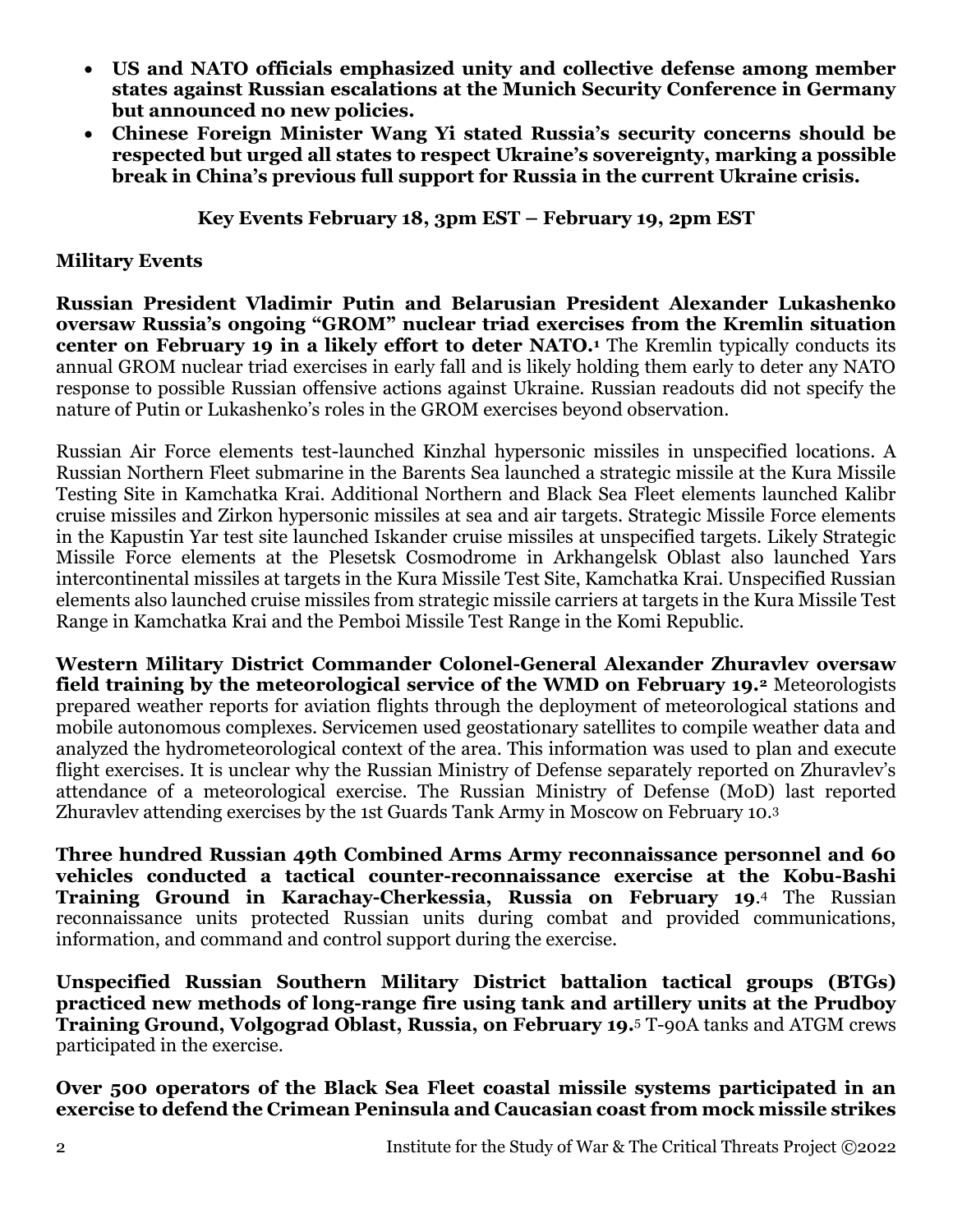**on February 19.**<sup>6</sup> Crews launched missiles at sea targets from designated positional areas and identified surface targets in Crimea and Krasnodar Krai. The exercise was part of a wider series of ongoing Russian naval exercises involving over 10,000 servicemembers.

#### **Russian Activity**

**Chairman of the Russian State Duma Vyacheslav Volodin announced on February 19 that the Duma will hold a session to discuss and respond to what the Kremlin is calling a forced mass exodus of Russian citizens from the Luhansk and Donetsk People's Republics (LNR and DNR) on February 22.<sup>7</sup>** Duma member Viktor Vodolatsky claimed that nearly 36,000 people have arrived in Rostov from the LNR and DNR, 70 percent of whom volunteered to move.<sup>8</sup> The LNR opened 61 checkpoints to facilitate the evacuation.<sup>9</sup> Twenty-six Russian regions will receive refugees, including the Moscow region, Orlovsk, Tulsk, Kaliningrad, Yaroslav, Bryansk, Astrkhan, and South Ossetia.<sup>10</sup> The Voronezh region was subsequently placed on high alert to accommodate refugee movements.<sup>11</sup> In response to the alleged mass exodus, the United Russia party stated that they are providing support for the DNR and LNR in the form of charities, volunteer organizations, and legal aid.<sup>12</sup>

Russian rhetoric on February 19 increasingly framed the situation as a manifestation of a Ukrainian genocide against Donbas, enabled by the West.<sup>13</sup> Chairman of the State Duma Vyacheslav Volodin accused participants of the Munich Security Conference of ignoring what he claimed is an ongoing genocide against citizens of the Donbas region, and Russian Foreign Ministry spokesperson Maria Zakharova similarly claimed the West is blatantly overlooking "crimes against humanity" in Donbas.<sup>14</sup> Vice Speaker of Federation Council Konstantin Kosachev additionally accused the United States and its allies of encouraging a Ukrainian offensive against Donbas that is causing a mass exodus of Russian citizens and targets civilian infrastructure of the LNR and DNR.<sup>15</sup>

**Kremlin-sponsored media reported that Ukrainian paramilitary groups shelled Rostov Oblast on February 19, possibly to imply that Ukraine may use the Donbas crisis to attack Russia.<sup>16</sup>** Russian Police reported an initial explosion in the Mityakinskaya village in Tarasovsky District, Rostov Oblast. The Russian Federal Investigative Committee launched a criminal investigation into another multiple-launch-rocket-system shelling in Mityakinskaya, Rostov Oblast, that reportedly damaged two vacant residential buildings on February 19.<sup>17</sup> The Committee also opened a criminal investigation after Donetsk People's Republic (DNR) Militia Head Denis Sinenkov's car exploded on February 18. The DNR accused and detained reported Ukrainian agent Anton Matsanyuk for mining Sinekov's vehicle. Russian media reported that Matsanyuk admitted to tracking the car and mining it with Ukrainian explosives. Russian media added that Matsanyuk organized a terrorist group to recruit Donetsk residents to carry out provocations in the city.<sup>18</sup>

**Russian Foreign Minister Sergey Lavrov and French Foreign Minister Jean-Yves Le Drian discussed the conflict in Donbas during a phone call on February 19.<sup>19</sup>** Lavrov reiterated Kremlin claims that the Ukrainian government is hindering progress toward a peaceful solution by failing to abide by the Minsk II Accords, refusing to recognize the Donetsk and Luhansk People's Republics (DNR and LNR) as legitimate parties in the conflict, and refusing to grant the DNR and LNR special constitutional status within Ukraine. Lavrov accused Ukraine of building up military forces on the line of contact, militarizing the population, and inciting armed provocations in Donbas. Lavrov emphasized the need for international formats like the Normandy Format, of which France is a member, and the lack of acceptable alternatives to the Minsk agreements. Lavrov likely asked Le Drian to pressure Ukraine into engaging in international formats under Russian terms.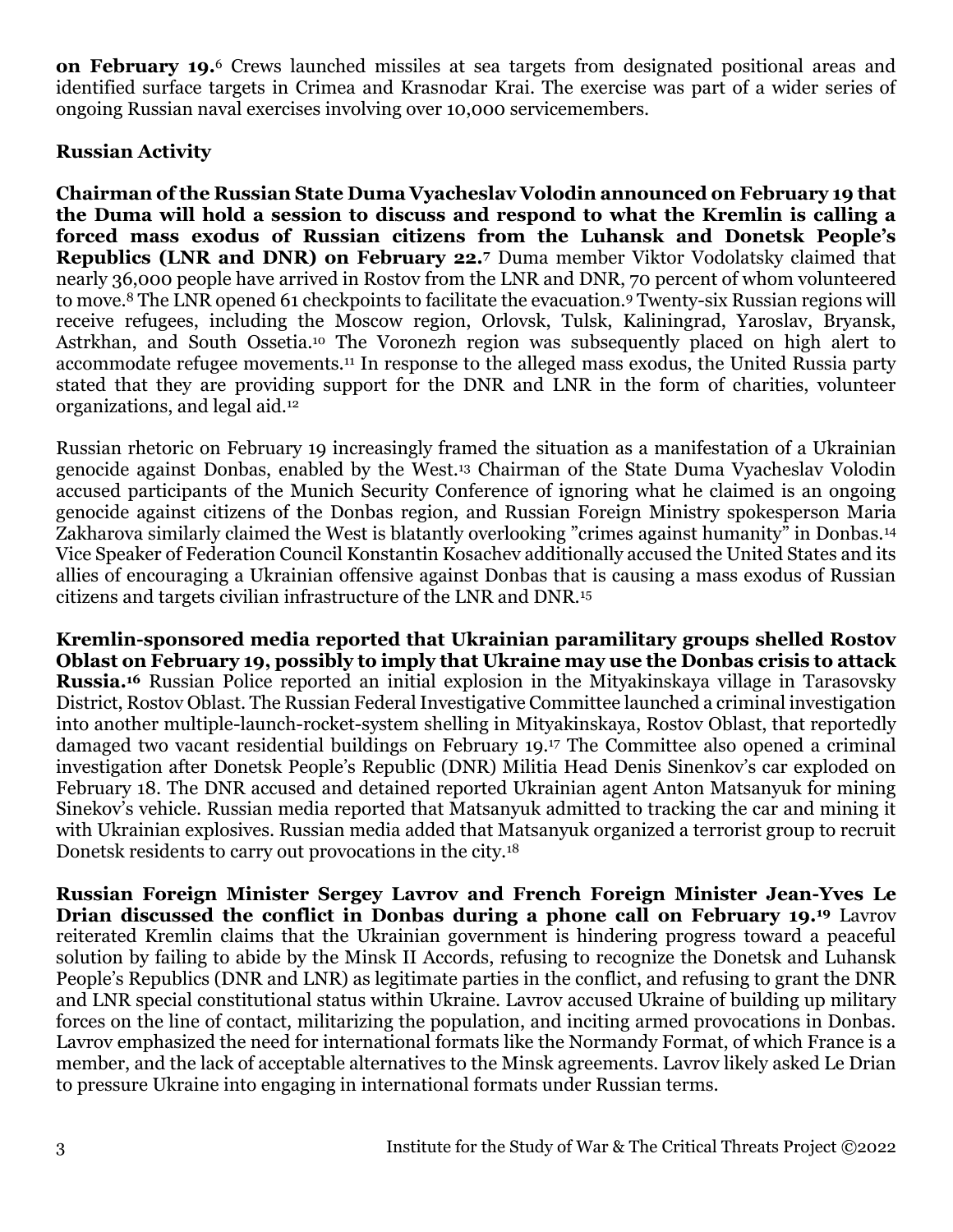**Russia's delegation refused to attend a meeting of the Trilateral Contact Group to discuss de-escalating tensions in eastern Ukraine on February 19.<sup>20</sup>** The group's chair, Organization for Security and Cooperation in Europe (OSCE) representative Mikko Kinnunen, said that Russian representatives "linked their attendance to certain [unspecified] political preconditions." The Donetsk People's Republic (DNR) and Luhansk People's Republic (LNR) delegations also refused to participate in the Trilateral Contact Group meetings on February 18.

**Russian President Vladimir Putin issued Russia's annual callup of military reservists for service in the Armed Forces, Rosgvardia, and state and federal security agencies on February 18—earlier than the normal annual callup in March or April.<sup>21</sup>** The decree entered force immediately on February 18 but did not specify when reservists will enter training. The callup is not itself abnormal but has been issued earlier in the year than usual, with most callups issued in March or April.<sup>22</sup> Russian reservists will likely support Russian militarization efforts and force posturing against Ukraine.

# **Proxy Activity**

**The Donetsk People's Republic (DNR) claimed it obtained a Ukrainian plan for a five-day offensive to forcibly regain control of Donbas and push Russian-speaking populations to Russia on February 19.<sup>23</sup>** The DNR claimed that Ukrainian forces will strike in three stages, with the Ukrainian 30th Mechanized, 17th Tank, 95th Air Assault, and 26th Artillery Brigades attacking proxy positions from Kramatorsk and Debaltseve, Donetsk Oblast. The DNR added that Ukrainian forces will then advance from Alchevs'k, Luhansk Oblast, and Yenakijeve, Donetsk Oblast, up to the Russian border in three days. The DNR claimed that Ukrainian forces will also launch an offensive from Shyrokyne, Donetsk Oblast, and that Ukrainian sea troops advance from Novoazovs'k to Illovais'k and Ulyanivs'ke in Donetsk Oblast on February 21. The DNR added that Ukrainian forces on the Luhansk front will then move to Khrustalnyi, Luhansk Oblast. The DNR claimed that the Ukrainian 26th, 43rd, and 55th Artillery Brigades will conduct massive artillery, air, and drone strikes against civilian facilities, while establishing a blockade around Donetsk, Luhansk, Horlivka, and Alchevs'k. The DNR added that Ukraine and UK instructors have created misinformation videos featuring an actor playing a Russian defector who admits to chemical weapon terrorist attacks against Ukrainian targets to provide a pretext for Ukrainian invasion.<sup>24</sup>

The Luhansk People's Republic (LNR) is amplifying reports that Ukrainian forces are attempting to harm LNR and DNR evacuees, claiming that police safely disarmed a mined car under a bridge on an evacuation highway to Russia in Molodohvardiis'k, Luhansk Oblast.<sup>25</sup> The LNR claimed Ukrainian sabotage and reconnaissance groups likely caused at least three gas pipeline explosions in Luhansk, resulting in several fires in the city.<sup>26</sup> The LNR claimed that Ukrainian forces fired 120 mortars in Pervomais'k, Metalist, and Slov'yanoserbs'k, Luhansk Oblast.<sup>27</sup>

The DNR claimed Ukrainian forces wounded an elderly civilian with shelling in Pikuzy, Donetsk Oblast.<sup>28</sup> The DNR accused the Ukrainian 25th Brigade of shelling a water pumping station in Vasylivka, Donetsk Oblast, resulting in loss of electricity and the cessation of the station's operation.<sup>29</sup> The DNR issued another conflicting report that Ukraine's 24th Separate Assault unit of the Right Sector damaged the Donetsk Filter Station.<sup>30</sup> The DNR claimed that the inoperability of the station jeopardizes water supplies for over 40 settlements on both sides of the line of contact. The DNR also claimed to receive anonymous information about the mining of two hotels and four residential complexes in Donetsk, Donetsk Oblast.<sup>31</sup> The DNR accused Ukrainian forces of disseminating leaflets among civilians to instigate panic.<sup>32</sup>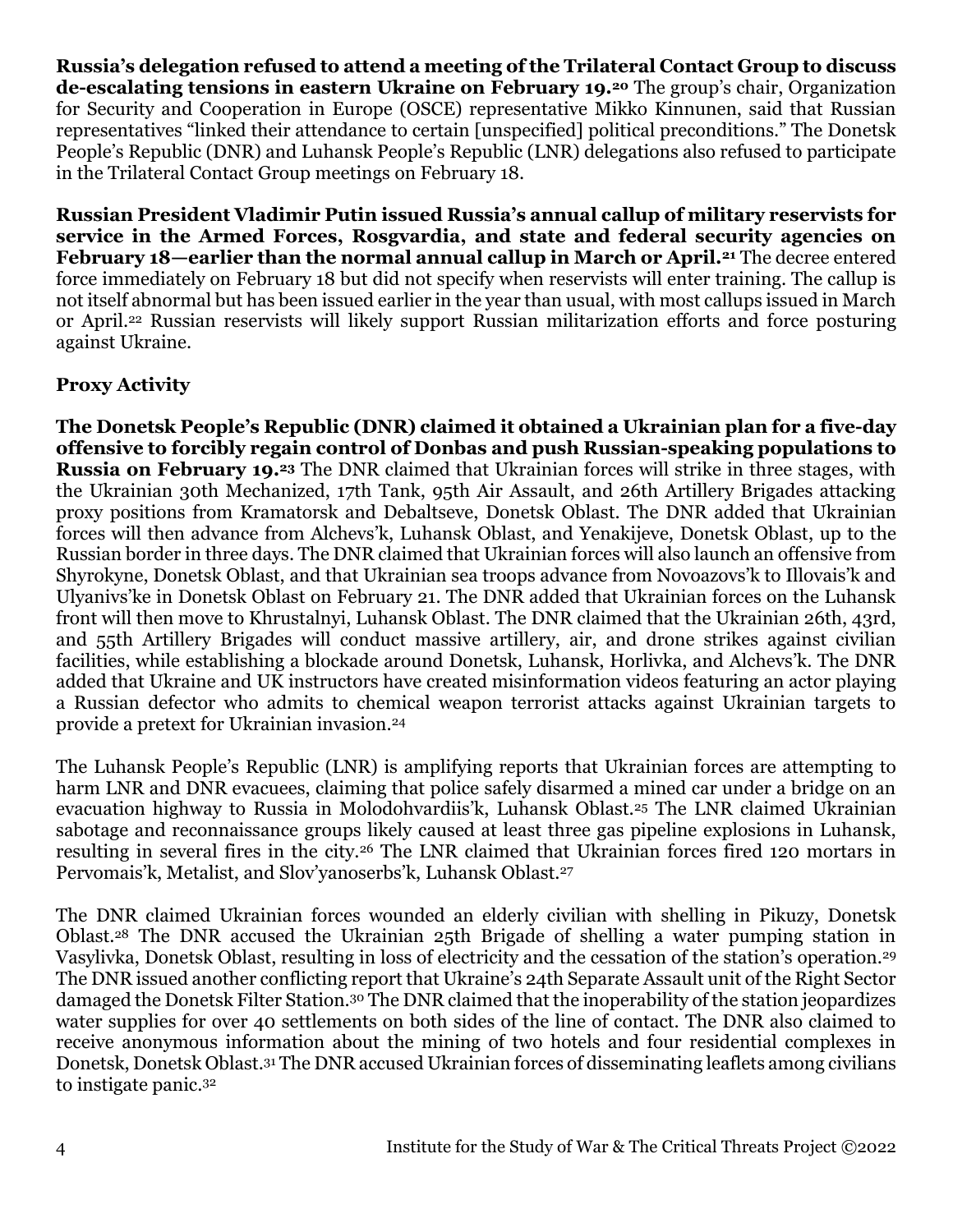The LNR denounced media reports that proxy republics want to abandon the Minsk II Accords but restated proxy disinterest in scheduling any further Trilateral Contact Group meetings considering Kyiv's provocations.<sup>33</sup> The LNR added that the LNR and DNR will host a Trilateral Contact Group meeting if Ukraine sends specific proposals for final decisions on conflict settlement.

**The Donetsk and Luhansk People's Republics (LNR and DNR) issued general mobilization decrees on February 19.<sup>34</sup>** The LNR decree called for a general mobilization of male citizens aged 18 to 55, claiming that the Ukrainian Armed Forces intensified their shelling and military buildup at the line of contact.<sup>35</sup> The DNR similarly adopted a unanimous decree for general mobilization and announced that the DNR government would immediately shift its economy to a wartime footing.<sup>36</sup>

### **Belarusian Activity**

**Russian and Belarusian forces carried out the final day of active tactical exercises as part of the Joint Russian-Belarusian "Union Resolve 2022" exercise, scheduled to end on February 20, at various training grounds across Belarus on February 19.**<sup>37</sup> **Russian forces currently remain scattered across several Belarusian training grounds and will likely need until at least February 20 to concentrate in southern Belarus if Russia intends to leverage them in an attack on Ukraine.** Belarusian Defense Minister Viktor Khrenin observed the day's main exercises at Obuz-Lesnovsky (near Baranovichi in Western Belarus, 90 miles from the Ukrainian border), which included final joint tactical actions of the Belarusian Western Operational Command, the Russian Pacific Fleet Naval Infantry, and joint Belarusian-Russian aviation crews.<sup>38</sup> The Belarusian MoD advertised that over 120 international media representatives attended exercises at Obuz-Lesnovsky in order to underline the Union State's desire to be transparent and cooperative with the international media.39 Russian Naval Infantry from the Eastern Military District also practiced tactical airborne landings and helicopter reconnaissance at Obuz-Lesnovsky.<sup>40</sup> The Belarusian MoD reported that Belarusian Signal Corps elements withdrew their forces and assets back to their points of permanent deployment after providing communications support during Union Resolve exercises.<sup>41</sup> An unspecified Belarusian mechanized brigade participated in mock combat at the Gozkhy training ground (Western Belarus, about 175 miles north of the border with Ukraine). An unspecified Belarusian mechanized brigade worked with Russian marines to pursue a mock enemy and restore an advantageous border position at Baranovichi (Western Belarus, about 120 miles north of the Ukrainian border). Joint Belarusian-Russian special forces carried out anti-sabotage and reconnaissance measures at Maryina Gorka (Central Belarus, about 230 miles from the Ukrainian border).

Several Russian units participated in exercises near the Ukrainian border, but the center of gravity of exercises remained in Western Belarus, and Russian units have not deployed to assembly areas in Belarus. Unspecified Belarusian special operations forces and Russian airborne and motorized rifle units practiced restoring combat capacity and conducted live-fire exercises at the Brestsky training ground (Southwestern Belarus, less than 30 miles from the Ukrainian border). Russian missile units carried out unspecified combat duties at Gomel (Southeastern Belarus, less than 30 miles north of the Ukrainian border). Belarusian missile forces carried out reconnaissance and combat in an area controlled by a mock enemy at Pinsk (Southern Belarus, about 40 miles from the Ukrainian border) and redeployed to a new combat area at Polessky (Southern Belarus, about 45 miles from the Ukrainian border).

## **Ukrainian Activity**

## **Ukrainian President Volodymyr Zelensky urged Western states to take imminent action against the Russian military buildup at the Munich Security Conference (MSC) in**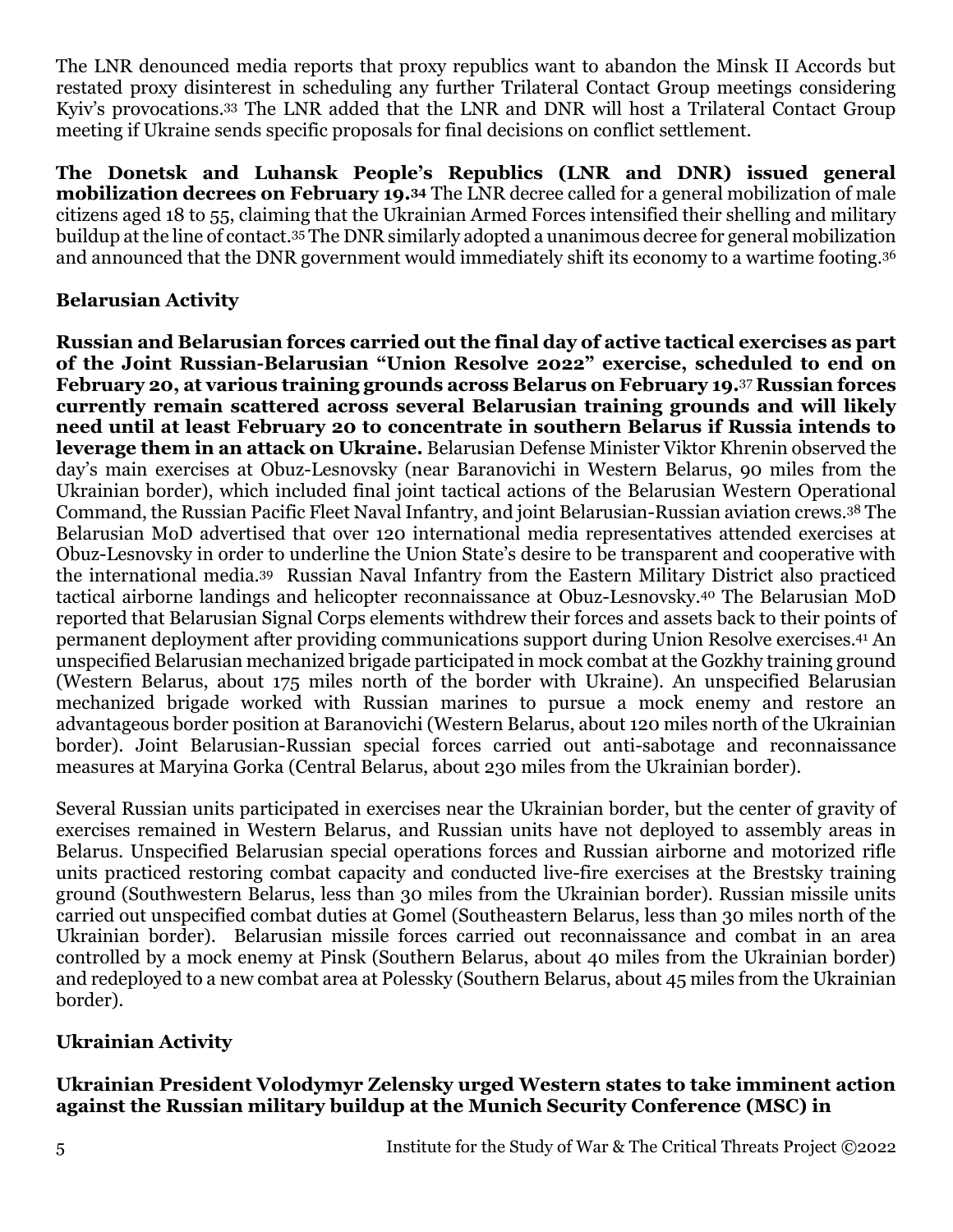**Munich, Germany, on February 19.<sup>42</sup>** Zelensky called on Western countries to publicize the sanctions they plan to impose on Russia in the event of an escalation and urged countries to make no deals "behind Ukraine's back." Zelensky blamed western states for their "indifference" to the Russian military buildup at Ukraine's border during his speech. Zelensky also invoked the 1994 Budapest Memorandum that granted security assurances for Ukraine's territorial integrity from Russia, the United States, and the United Kingdom in exchange for its denuclearization. Zelensky called for a meeting of the four signatory states and stated that a failure to hold such a meeting would put the entire package of measures "in doubt," possibly insinuating a Ukrainian need to regain nuclear weapons. Zelensky also called on NATO to clarify Ukraine's accession timeline. Additionally, Zelensky held bilateral meetings with UK Prime Minister Boris Johnson, German Chancellor Olaf Scholz, US Vice President Kamala Harris, and international financial institutions representatives during the visit.<sup>43</sup> Separately, Ukrainian Foreign Minister Dmytro Kuleba participated in the G7 Foreign Ministers meeting at the Munich Security Conference on February 19.<sup>44</sup> Kuleba said Ukraine and the United States would spare no diplomatic effort to protect Ukraine after meeting US State Secretary Antony Blinken.<sup>45</sup> Kuleba also held a meeting with German Foreign Minister Annalena Burbock and French Foreign Minister Jean-Yves Le Drian to discuss Russia's disinformation campaigns and the security situation in Ukraine.<sup>46</sup>

**The Ukrainian government provided several updates on February 19 on continued Russian proxy and propaganda activity to draw Ukraine into a military provocation, including the deployment of Wagner forces to Donbas.<sup>47</sup>** The Ukrainian Operational and Tactical Group East claimed on February 19 that Wagner Group operatives are in Donbas to conduct provocative offensives, mainly by detonating explosives in residential buildings.<sup>48</sup> including Defense Council Secretary Oleksiy Danilov, Ukrainian Defense Minister Oleksiy Reznikov, Deputy Minister for the Integration of Occupied Territories Iryna Vereschuk, and Ukrainian Armed Forces Commander-in-Chief Lieutenant General Yevhen Moisyuk visited the Donbas line of contact to further demonstrate Ukraine's nonaggression, dedication to a political-diplomatic solution, and combat Russian propaganda efforts to portray Ukraine as the aggressor in Donbas.<sup>49</sup> Ukraine's State Security Service (SBU) said that proxy shelling and Russian propaganda efforts constitute a hybrid war against Ukraine and reiterated that Russian propaganda claims are fake and aim to destabilize Ukraine. The SBU reiterated that Ukraine will not give in to these provocations and that SBU officers remain on high alert against a possible Russian escalation.<sup>50</sup> The Ukraine Defense Ministry also reported that Russian proxy forces in Pikuzy tried to pass off a proxy shelling as Ukrainian on February 19 to further promote Russian propaganda efforts.<sup>51</sup>

#### **US Activity**

**US Vice President Kamala Harris and Secretary of State Antony Blinken met with several NATO and European leaders at the Munich Security Conference in Munich, Germany, on February 18-19.**<sup>52</sup> US Secretary of State Antony Blinken met with French Foreign Minister Jean-Yves Le Drian to discuss ongoing diplomacy with and deterrence against Russia on February 19.<sup>53</sup> US Vice President Kamala Harris met with NATO Secretary General Jens Stoltenberg in Munich on February 18. Harris and Stoltenberg discussed reinforcements to NATO allies, including sending further US troops to Europe and providing \$650 million in defense assistance to Ukraine. Harris also met with the leaders of Latvia, Lithuania, and Estonia on February 18. Harris addressed the Munich Security Conference on February 19.<sup>54</sup> Harris said that Russia is directly threatening European security in Ukraine with provocations and disinformation. Harris reaffirmed the US' commitment to NATO's Article 5 and the principles of sovereignty and territorial integrity. Harris said the US remains committed to diplomacy, but the US will impose financial sanctions and export controls on Russia and bolster NATO's eastern flank in the event of an invasion. The US will also target "those who are complicit and those who aid and abet this unprovoked invasion." Harris announced that the US recently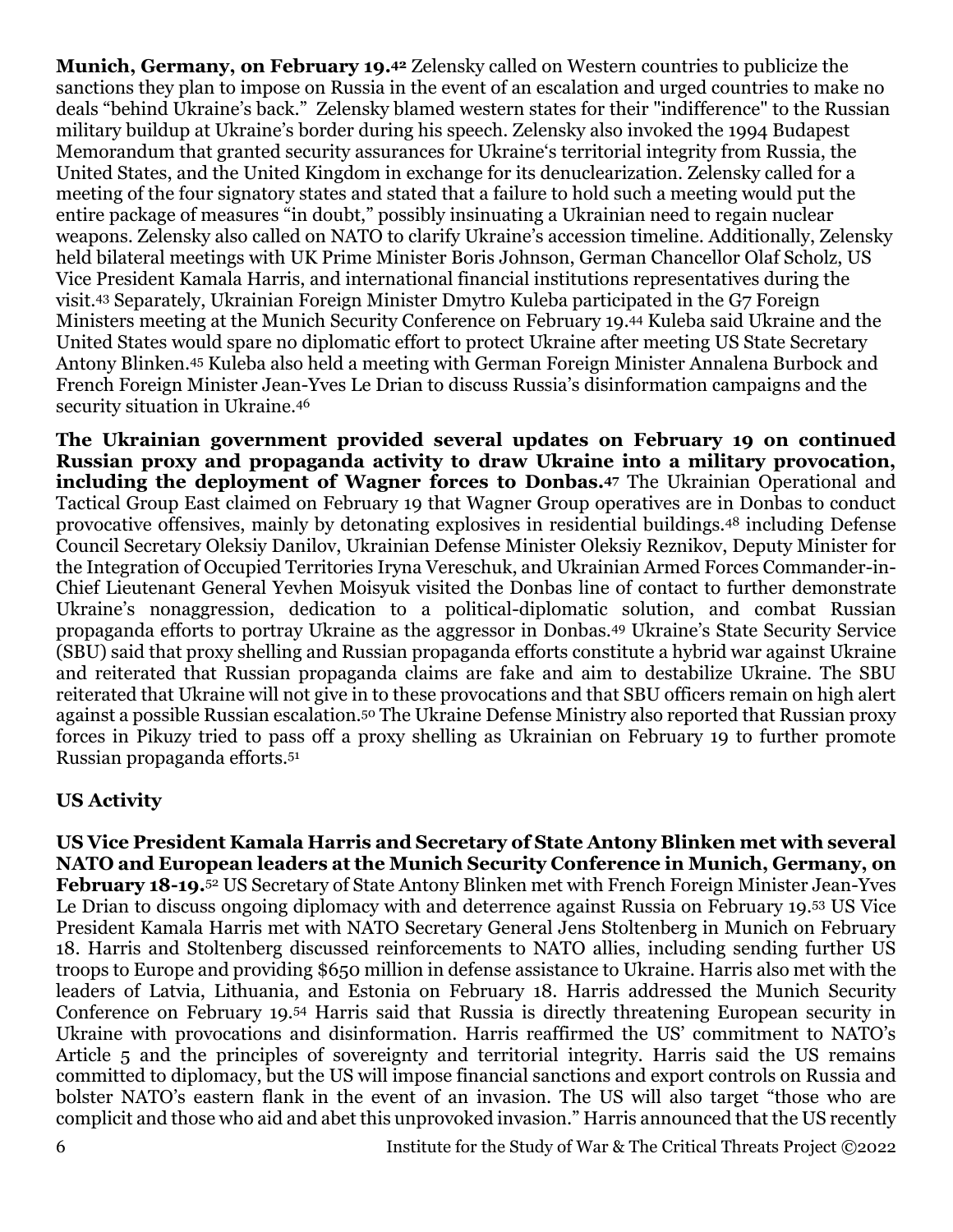deployed an additional 6,000 troops to Romania, Poland, and Germany, and put an additional 8,500 troops in the US on a heightened state of readiness. Harris concluded that NATO remains unified in the face of Russian aggression.

**US Defense Secretary Lloyd Austin visited Poland and Lithuania on February 18-19 to discuss defense cooperation, arms sales to Poland, and deterring Russian aggression.<sup>55</sup>** Austin held one-on-one meetings with Polish President Andrzej Duda and Polish Defense Minister Mariusz Blaszczak to discuss military cooperation and Russia's military activities in and around Ukraine and Belarus in Warsaw, Poland, on February 18. Blaszczak thanked Austin for reinforcing NATO's eastern flank by deploying additional US troops in Poland.<sup>56</sup> Austin announced that the US Defense Department approved the sale of 250 M1A2 Abrams tanks to the Polish Armed Forces.<sup>57</sup> Austin traveled to Vilnius, Lithuania to meet with Estonian Defense Minister Kalle Laanet, Latvian Defense Minister Artis Pabriks, and Lithuanian Foreign Minister Gabrielius Landsbergis to discuss Russia's military buildup and Baltic requests for additional US force deployments to the region on February 19.<sup>58</sup> Lithuanian President Gitanas Nauseda requested the US deploy additional troops to the region following the meeting.

**US President Joe Biden discussed coordinated responses to the Ukraine crisis with transatlantic leaders by phone on February 18.**<sup>59</sup> Biden spoke with the leaders of Canada, France, Germany, Italy, Poland, Romania, the UK, the European Commission, and NATO. Biden emphasized that the United States and its NATO allies are "in lockstep" and that the crisis has enhanced the "determination, unity, and resolve" of the European Union and NATO. Biden decried Russia's disinformation campaign as an attempt to falsely justify aggression against Ukraine. Biden condemned the buildup of Russian troops around Ukraine's borders and emphasized US and allied resolve to defend NATO territory and impose economic sanctions should Russia engage in aggressive action against Ukraine. Biden reiterated that NATO will not send troops to fight in Ukraine but reaffirmed their commitment to Ukrainian sovereignty and their support for the Ukrainian population. Biden said that Secretary of State Antony Blinken is scheduled to meet with Russian Foreign Minister Sergey Lavrov on February 24 at an unspecified location in Europe but warned that the door to diplomacy will close if Russia engages in military action before then.

**US Secretary of Defense Lloyd Austin said Russia could decide to attack Ukraine "in short order" on February 18.<sup>60</sup>** Austin said that Russia is prepared to "conduct a successful invasion." Austin continued that this is likely not a bluff due to the mustering of combat aviation, medical support, and logistical support.

## **NATO and EU Activity**

**NATO Secretary-General Jens Stoltenberg condemned Russia's continued military buildup near Ukraine's borders and discussed NATO's diplomatic proposals to Russia at the Munich Security Conference in Munich, Germany, on February 19.**<sup>61</sup> Stoltenberg participated in a session at the Munich Security Conference alongside several other European leaders on February 19. Stoltenberg emphasized NATO's readiness to engage in "substantive dialogue" with Moscow and called for Russia to withdraw its forces from Ukraine's borders during his speech. Stoltenberg said he reiterated his offer to host new NATO-Russia Council meetings to Russian Foreign Minister Sergey Lavrov on February 17 and gave Lavrov several written proposals on increasing transparency of military activities and engaging on arms control. Stoltenberg also criticized China for the first time for joining Russia's public calls to prevent NATO's expansion at a time of rising "strategic competition" and reiterated the alliance's unity to defend and protect all member states.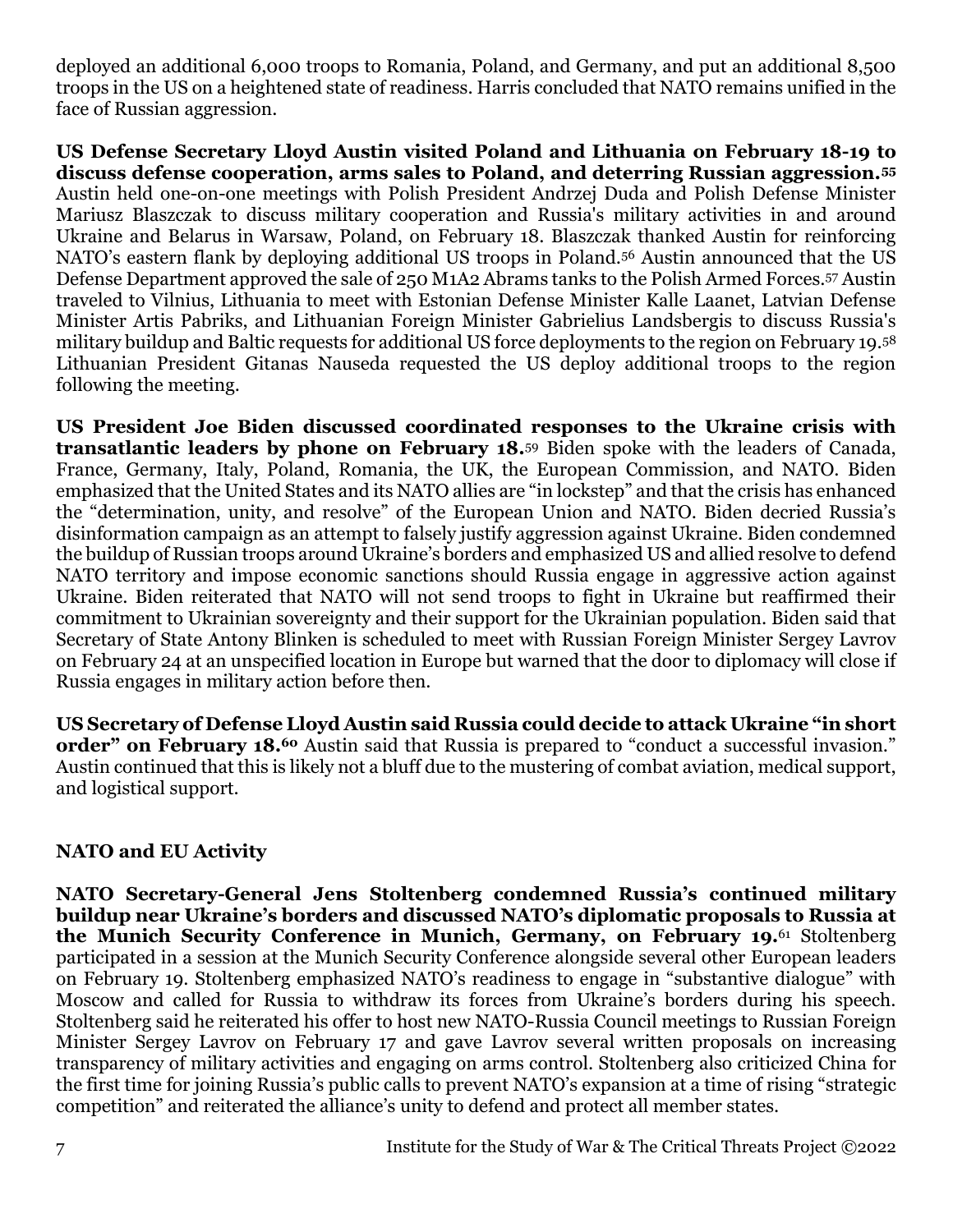**European Union and NATO members emphasized their unity and resolve in opposing Russian aggression and supporting Ukraine during the Munich Security Conference in Munich, Germany, from February 18-19.**<sup>62</sup> Bilateral meetings between EU and NATO member states focused on the regional security implications of Russia's military deployments to Belarus and Ukraine's border.<sup>63</sup> European Commission President Ursula von der Leyen reaffirmed NATO and European opposition to Russia's military buildup and called on Moscow to engage in dialogue to peacefully resolve the situation.<sup>64</sup> Leyen and German Foreign Minister Annalena Baerbock emphasized Europe's commitment to decreasing its dependency on Russian natural gas. Baerbock announced that Germany is prepared to pause the Nord Stream 2 project if Russia attacks Ukraine.<sup>65</sup> European leaders stated the European Commission, the United States, the United Kingdom, and Canada have developed a robust package of economic sanctions to impose on Russia should Russia invade Ukraine and that an invasion would prompt political, economic, and strategic consequences.<sup>66</sup> French and German Foreign Ministers Jean-Yves Le Drian and Annalena Baerbock condemned ceasefire violations in the Donbas and expressed concern about Russia staging incidents to create a pretext for military escalation.<sup>67</sup>

# **Other International Organization Activity**

**N/A**

# **Individual Western Allies' Activity**

**The Group of Seven (G7) foreign ministers reaffirmed their commitment to Ukrainian sovereignty and condemned Russian aggression on February 19.<sup>68</sup>** The foreign ministers urged Russia to withdraw military forces from Ukraine's borders, engage in diplomacy, and fulfill commitments to implement the Minsk Agreements in a joint statement. The G7 foreign ministers also threatened financial and economic sanctions against Russia if Russia pursues further military aggression against Ukraine.

**Estonia, France, and Germany issued warnings for citizens to avoid travel to Ukraine and for citizens in Ukraine to leave immediately due to escalating Russian military threats on February 19.<sup>69</sup>** NATO additionally relocated staff from Kyiv to offices in Lviv and Brussels on February 19.<sup>70</sup> German Airline Lufthansa additionally announced on February 19 that it will suspend flights to Kyiv, Ukraine between February 21 and 28 but is maintaining flights to Lviv in Western Ukraine as of February 19.<sup>71</sup>

**The UK government assessed on February 18 that Russia was involved in a February 15 and 16 cyberattack on Ukraine.<sup>72</sup>** Likely Russian hackers conducted a distributed denial of service (DDoS) cyberattack against the Ukrainian Defense Ministry (MoD), Ukrainian banks, and Ukrainian non-profit organizations on February 15. The UK stated that Russia's Main Intelligence Directorate was involved in the DDoS attacks against Ukraine. The UK said the attack demonstrates Russia's continued aggression and disregard for Ukrainian sovereignty.

**UK Foreign Secretary Liz Truss attended an Organization for Security and Cooperation in Europe (OSCE) meeting on Ukraine and called for de-escalation and dialogue on February 18.<sup>73</sup>** Truss criticized Russia's decision to not attend the OSCE meeting on Ukraine on February 18. Truss called on Russia to engage in dialogue and withdraw troops from Ukraine's border. Ukraine previously requested the February 18 meeting with all participating OSCE states, citing "unusual military activities" by Russia.<sup>74</sup> The Kremlin claimed its drills were part of combat training plans and declined the invite.75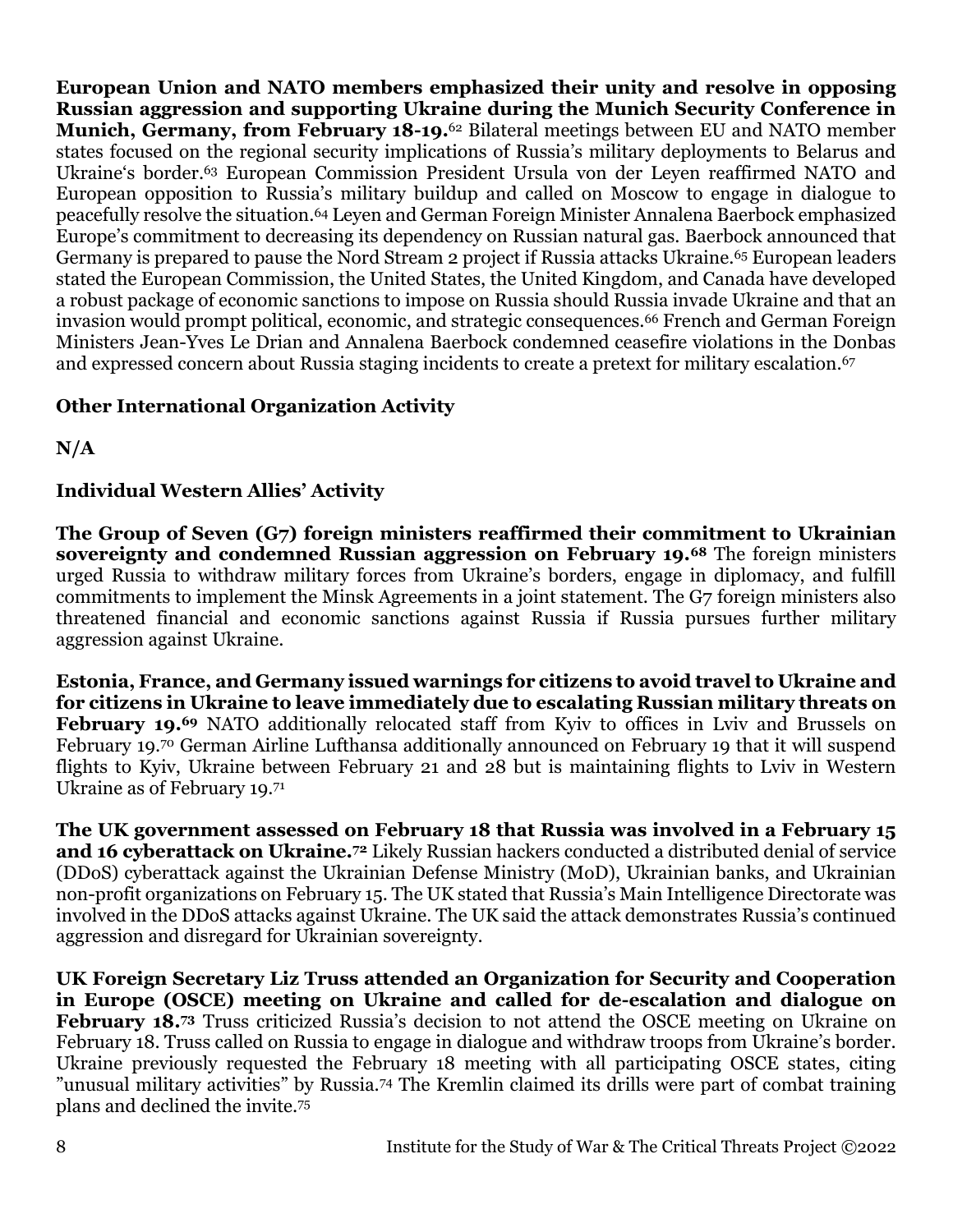#### **Other International Activity**

**Chinese Foreign Minister Wang Yi said that implementing the 2015 Minsk II Agreement is the only way out of the Ukraine crisis and stated that all states' sovereignty—including Ukraine's—must be respected in a possible rebuke to Russia in a video address to the Munich Security Conference on February 19.<sup>76</sup>** Yi stated that Russian concerns, including on eastward NATO expansion, should be heeded but that Ukraine should not be a frontline for conflict. Yi added that Ukraine's sovereignty and territorial integrity must be respected and protected under a multilateral system. Yi criticized "certain major countries" for stoking confrontation by warning of an imminent invasion.

ru/news\_page/country/more.htm?id=12409684@egNews

https://function.mil dot ru/news\_page/country/more.htm?id=12409597@egNews

https://tass dot ru /obschestvo/13766405; https://tass dot ru/obschestvo/13766361.

https://tass dot ru/obschestvo/13768235; https://tass dot ru/obschestvo/13770253.

<sup>12</sup> https://tass dot ru/politika/13767933; https://tass dot ru/obschestvo/13769861.

https://tass dot ru/politika/13770417.

https://tass dot ru/politika/13764037.

https://tass dot ru/politika/13765283.

https://tvzvezda dot ru/news/20222191056-cXDj5.html; https://tass dot ru/politika/13768359.

https://tvzvezda dot ru/news/20222191056-cXDj5.html; https://tass dot ru/proisshestviya/1376997.

https://tass dot ru/mezhdunarodnaya-panorama/13769283.

https://mid dot ru/ru/foreign\_policy/news/1799496/

https://www.cnn.com/europe/live-news/ukraine-russia-news-02-19-22-intl/h\_9a3cac59cb266b36d46511710e894c95.

 http://publication dot pravo.gov.ru/Document/View/0001202202180067; https://glavcom dot ua/ru/news/putin-prikazal-sozvatvoennye-rezervy-na-sobraniya-823168.html.

 $22 \text{ https://tass dot ru/obschestvo/13761793.}$ 

https://tass dot ru/mezhdunarodnaya-panorama/13770185.

https://tass dot ru/proisshestviya/13766391; https://tass dot ru/mezhdunarodnaya-panorama/13766181.

https://tass dot ru/mezhdunarodnaya-panorama/13764003

https://tass dot ru/proisshestviya/13764775.

https://tass dot ru/mezhdunarodnaya-panorama/13764341.

https://tass dot ru/mezhdunarodnaya-panorama/13769733.

https://tass dot ru/mezhdunarodnaya-panorama/13768975.

https://tass dot ru/mezhdunarodnaya-panorama/13765253.

https://tass dot ru/mezhdunarodnaya-panorama/13766465.

https://tass dot ru/mezhdunarodnaya-panorama/13764287.

https://glava-lnr dot info/sobytiya/glava-lnr/zayavlenie-glavy-luganskoy-narodnoy-respubliki-leonida-pasechnika-16.

https://dnronline dot su/narodnyj-sovet-utverdil-ukaz-glavy-dnr-o-provedenii-obshhej-mobilizacii-2/.

https://www.mil dot by/ru/news/144770/.

https://www.mil dot by/ru/news/144770/.

https://www.mil dot by/ru/news/144789/.

https://function.mil dot ru/news\_page/country/more.htm?id=12409618@egNews.

https://vayar.mil dot by/news/144771/.

 https://www dot president.gov.ua/news/vistup-prezidenta-ukrayini-na-58-j-myunhenskij-konferenciyi-72997; https://www dot president.gov.ua/news/ukrayina-iniciyuye-provedennya-konsultacij-u-mezhah-budapesh-73001; https://www dot president.gov.ua/news/shodo-uchasti-glavi-derzhavi-u-myunhenskij-bezpekovij-konfer-72993;

http://kremlin dot ru/events/president/news/67814; https://function.mil dot

https://function.mil dot ru/news\_page/country/more.htm?id=12409627@egNews

https://function dot mil.ru/news\_page/country/more.htm?id=12408108@egNews.

https://function.mil dot ru/news\_page/country/more.htm?id=12409649@egNews

https://function.mil dot ru/news\_page/country/more.htm?id=12409647@egNews

https://tass dot ru/politika/13770417.

https://tass dot ru/obschestvo/1376647.

https://tass dot ru/mezhdunarodnaya-panorama/13766431.

 https://tass dot ru/obschestvo/13765485; https://tass dot ru/obschestvo/13767237 etc https://tass dot ru/obschestvo/13767219 https://tass dot ru/obschestvo/13767763; https://tass dot ru/obschestvo/13768633; https://tass dot ru/obschestvo/13766839;

https://ria dot ru/20220219/dnr-1773765060.html; https://tass dot ru/mezhdunarodnaya-panorama/13766535.

https://tass dot ru/mezhdunarodnaya-panorama/13769219; https://tass dot ru/proisshestviya/13769581.